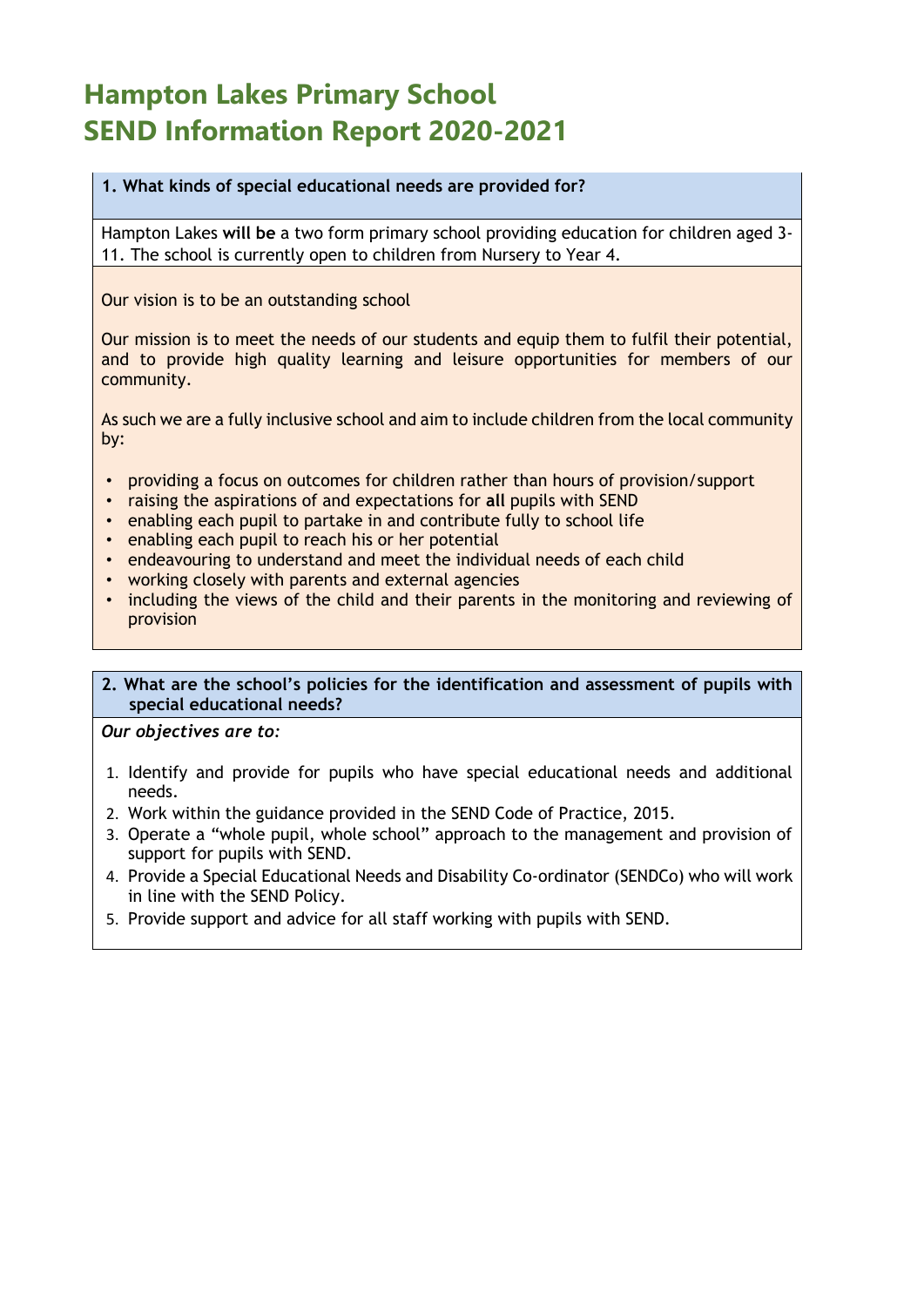When identifying the needs of a pupil with SEND, we refer to the four broad areas of need as detailed in the Code of Practice (2015, p.85). These are as follows:

*Communication and Interaction* - this includes children with speech, language and communication needs (SLCN) and those who fall on the autistic spectrum (ASD).

*Cognition and Learning* - this includes children who demonstrate features of moderate, severe or profound learning difficulties or specific learning difficulties such as dyslexia, dyscalculia and dyspraxia.

*Social, Mental and Emotional Health* - this includes children who may be withdrawn or isolated, displaying disruptive or disturbing behaviour and underlying mental health difficulties, e.g. anxiety, depression. Other children may have features of hyperactivity, concentration difficulties and/or impulsive behaviours or attachment disorder.

*Sensory and/or Physical* - this includes children with sensory impairment, visual impairment, hearing impairment or multisensory impairments and physical difficulties which may require ongoing support and specialist equipment.

The following are not, in isolation, considered to require SEND provision, but may impact on attainment and progress:

- Disability (the Code of Practice outlines the 'reasonable adjustment' duty for schools provided under the current Disability Equality legislation)
- Attendance and punctuality
- Health and welfare
- English as an Additional Language (EAL)/Minority Ethnic New Arrival (MENA) status **p** Being in receipt of the Pupil Premium grant
- Being a Child in Care (CiC)
- Behavioural difficulties

Please contact Katie Steel if you have any concerns or queries.

#### **How does the school evaluate the effectiveness of its provision for such pupils?**

The effectiveness of the school's SEND policy and provision is evaluated through:

- Monitoring the quality of learning and teaching
- Reviewing the impact of Quality First Teaching strategies
- Tracking and analysis of pupil progress and intervention data
- Monitoring of procedures and practice by the Senior Leadership Team and SEND governor Pupil Progress meetings
- Regular meetings with students, parents and staff, both formal and informal.

SEND students are continually assessed by their class teachers against both national expectations and their own personalised targets. Any personalised provision set up for the student is reviewed through the Assess – Plan – Do – Review process.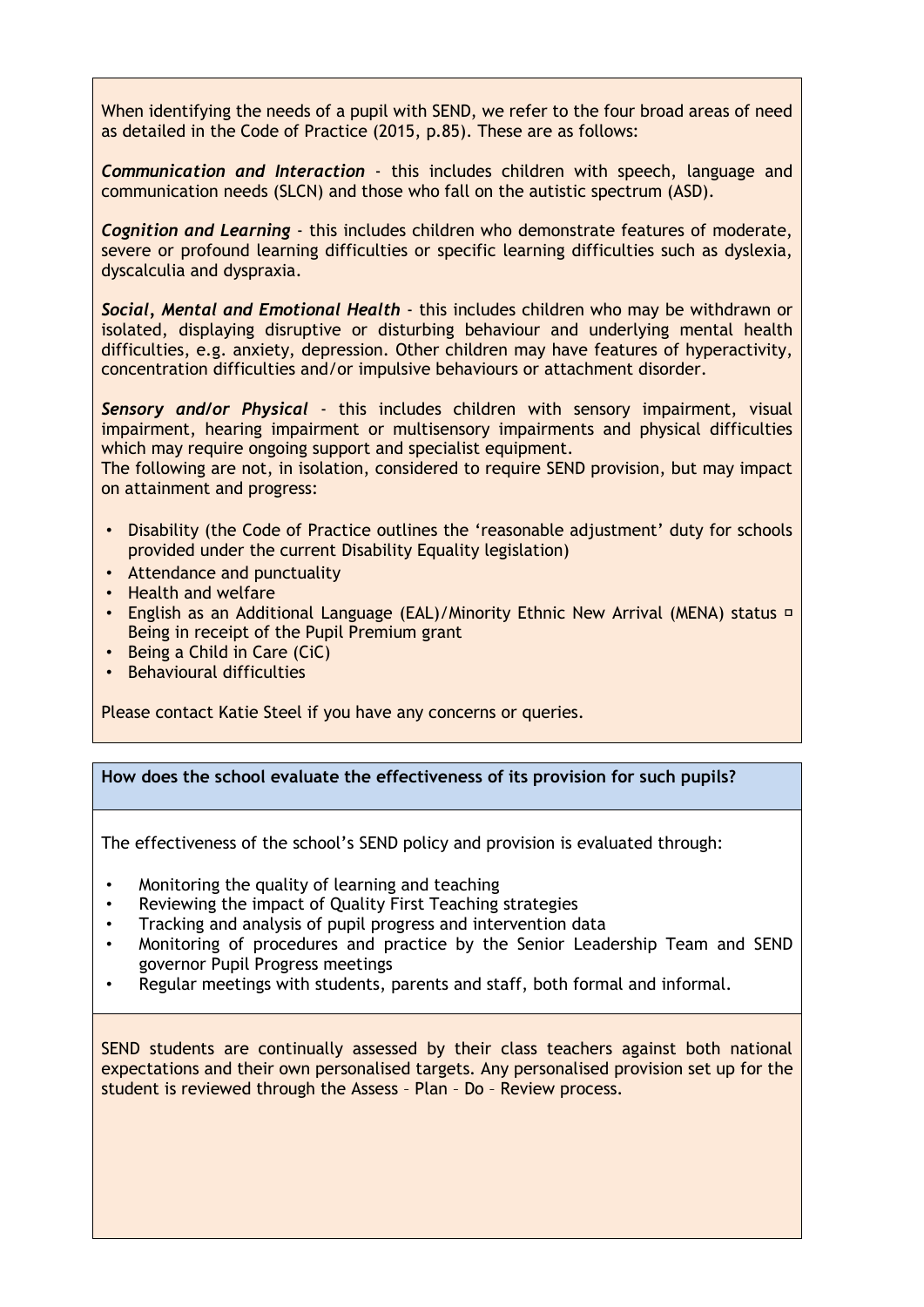a) What are the school's arrangements for assessing and reviewing the progress of pupils with special educational needs?

All children in school will have a one page pupil profile. If a pupil is identified as requiring SEND provision, strategies will be recorded via a class provision map and an individual provision map. This is updated throughout the year and where specialist advice has been received, this will be documented in the child's SEN file.

The progress of all students on the SEND register is reviewed on a termly basis, where the impact of the support and intervention is considered and adapted, and will contribute to regular meetings with the parent and child. The SENDCO is responsible for monitoring the quality of provision maps and attend SEND Review meetings.

For children with a higher level of SEND or complex needs, the school or parent may apply for an assessment for an Education Health and Care Plan (EHCP). This outlines our aspirations, aims and outcomes for a pupil with SEND to evidence and monitor the impact of a higher level of support and intervention. Progress towards outcomes is reviewed termly.

Children with SEND will have their own Learning Journey as a celebration of the successes they have in school. They will share these at the review meeting and parents are actively encouraged to contribute to them.

SEND students will be monitored through the whole school monitoring system and have additional meetings as and when they are required but at least termly. Class teachers are responsible for ensuring all SEND students are monitored closely in terms of their individual needs and their personalised provision.

b) What is the school's approach to teaching pupils with special educational needs?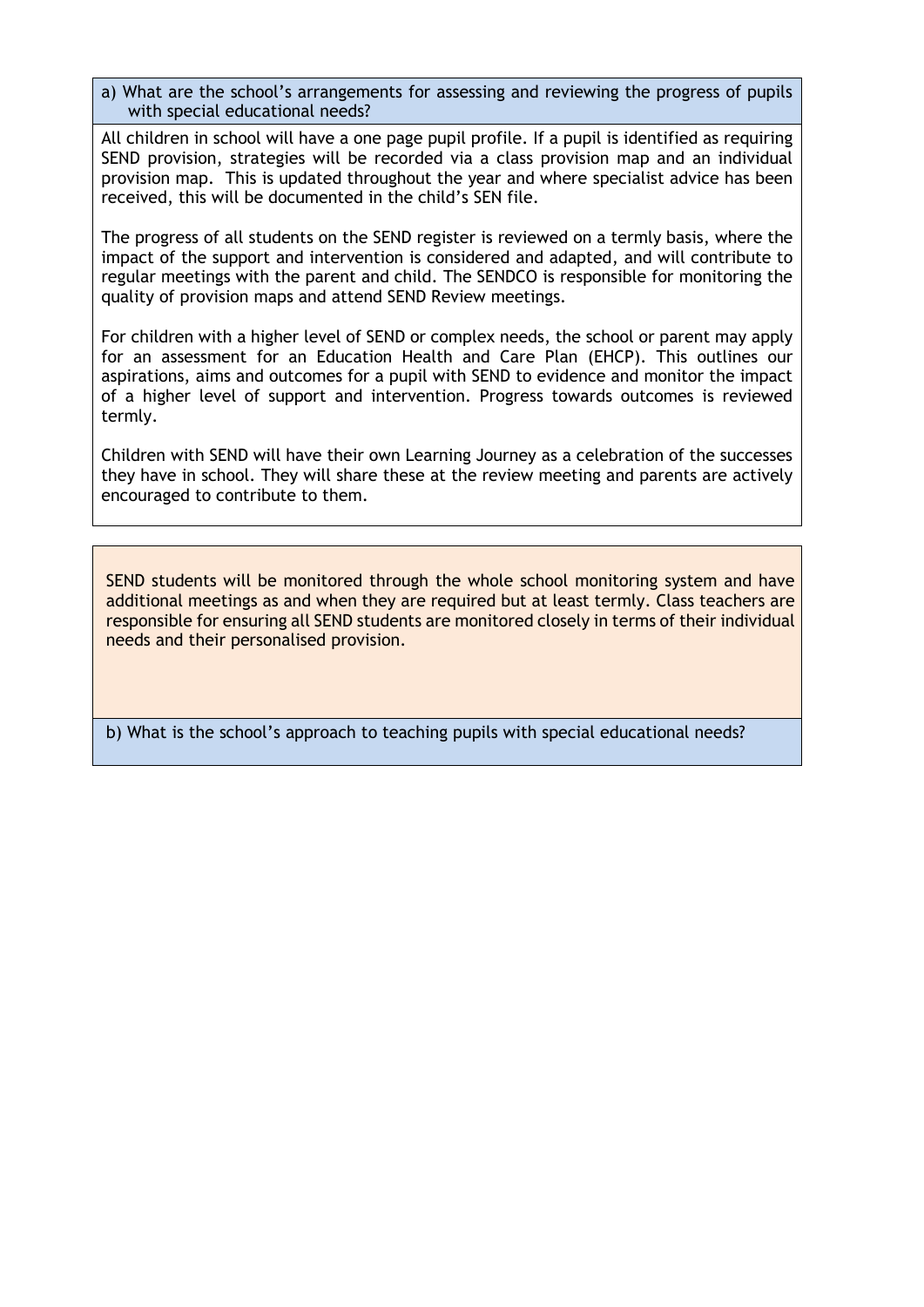Where concern is expressed that a pupil may have a special educational need, the class teacher takes early action to assess and address the difficulties. This includes raising their concerns with the school SENDCo.

Teachers are responsible and accountable for the progress and development of the pupils in their class, including where pupils access support from Teaching Assistants or specialist staff. High quality teaching, differentiated for individual pupils, is the first step in responding to pupils who have, or may have, SEND.

In deciding whether to make special educational provision, the teacher and SENDCo should consider all of the information gathered from within the school about the pupil's progress, alongside national data and expectations of progress. Academic progress would be cause for concern if it:

- is significantly slower than that of their peers starting from the same baseline
- fails to match or better the child's previous rate of progress
- fails to close the attainment gap between the child and their peers
- widens the attainment gap

Additionally, where a pupil is not making progress with their wider development due to communication, social and/or emotional difficulties, SEND provision would be considered to enable the child or young person to make a successful transition to adult life.

Where a pupil is identified as having SEND, we take action to remove barriers to learning and put effective special educational provision in place. This SEND support should take the form of a four part cycle through which provision is revisited, refined and revised with a growing understanding of the pupil's needs and what supports the pupil in making good progress and securing good outcomes. This is known as the graduated approach. This may highlight where the support of more specialist expertise is required.

In order to meet the needs of all students at Hampton Lakes Primary School we:

- Ensure all pupils access high quality teaching which takes account of pupil's differing needs;
- Ensure a personalised approach for individuals with complex needs;
- Differentiate lessons to match the pupil's level of learning as part of the school's universal provision which includes deployment of Teaching Assistants;
- Seek further advice from advisory services and outside agencies regarding strategies for developing practice in order to remove barriers to learning.

c) How does the school adapt the curriculum and learning environment for pupils with special educational needs?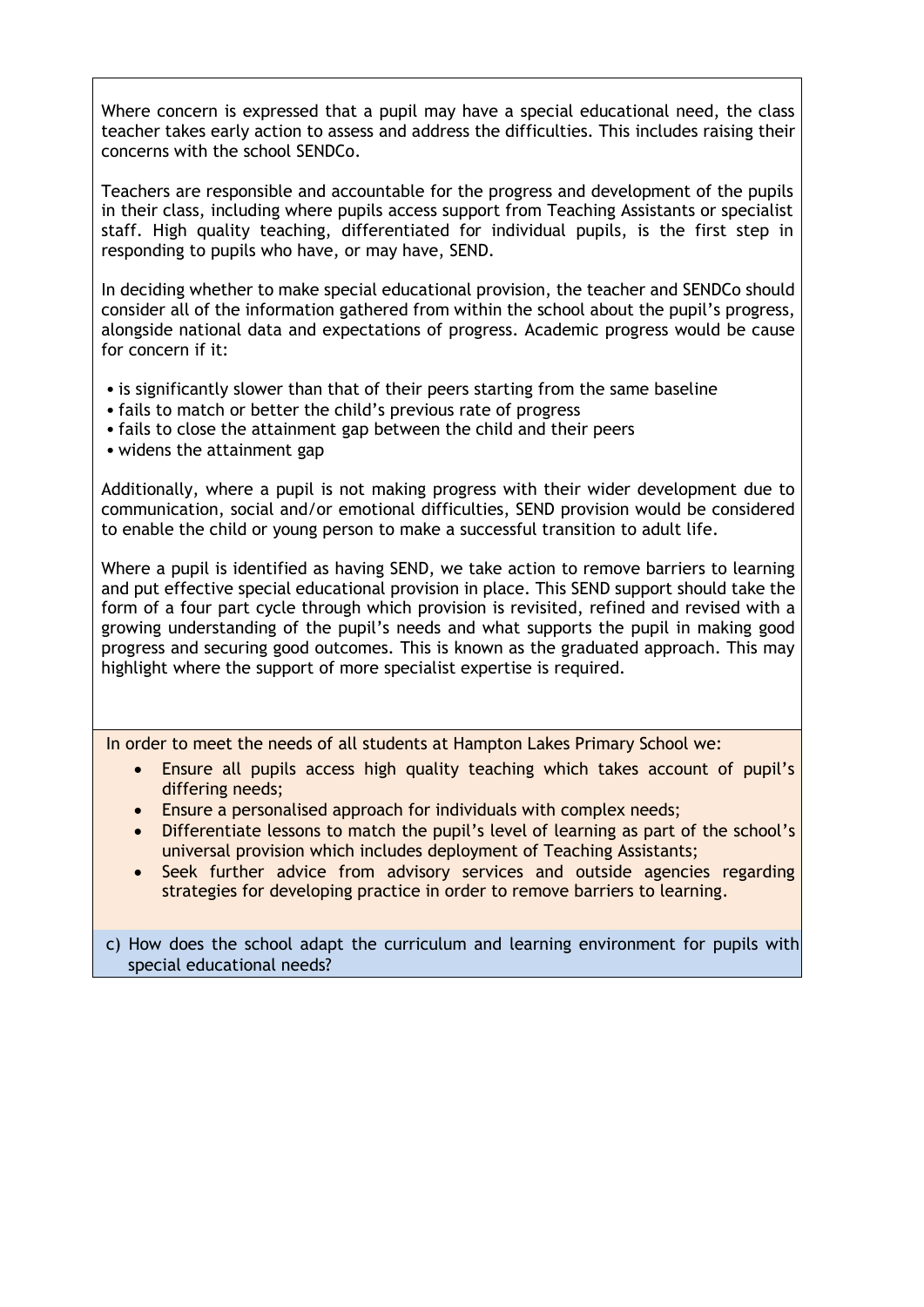The Code of Practice outlines a graduated response to pupils' needs, recognising that there is a continuum of need matched by a continuum of support. This response is seen as action that is **additional to** or **different from** the provision made as part of the school's usual differentiated curriculum and strategies.

As a school we observe two key duties for students who have a disability ('…a physical or mental impairment which has a long-term and substantial adverse effect on their ability to carry out normal day-to-day activities'):

- We **must not** directly or indirectly discriminate against, harass or victimise disabled children and young people;
- We **must** make reasonable adjustments, including the provision of auxiliary aids and services, to ensure that disabled children and young people are not at a substantial disadvantage compared with their peers. This duty is anticipatory – it requires thought to be given in advance to what disabled children and young people might require and what adjustments might need to be made to prevent that disadvantage.

In addition to the points above in order to meet the needs of all students at Hampton Lakes Primary School we:

- Ensure a personalised approach for individuals with complex needs which includes making reasonable adjustments to the environment which are recorded on the Personal Provision Map or in a Coordinated Plan;
- Seek further advice from advisory services and outside agencies regarding strategies for developing practice in order to remove barriers to learning.

d) What additional support for learning is available to pupils with special educational needs?

In addition to differentiated work provided by teachers, vulnerable learners and SEND students may receive a combination of interventions to support their learning and wellbeing.

In some circumstances, we may decide to involve specialist advice where a pupil continues to make less than expected progress, despite evidence-based support and interventions. Parents are always consulted before any seeking of this advice.

#### **Education, Health and Care Needs Assessments**

Where, despite the school having taken relevant and purposeful action to identify, assess and meet the SEND of the child or young person the child or young person has not made expected progress, the school will consult the Local Authority threshold document and decide if it is appropriate to pursue an Educational, Health and Care Needs assessment. The individual provision map is used to provide evidence of the school's provision and impact on the child's outcomes. Parents have the right to request an EHC Needs assessment through the Local Authority.

Interventions offered to vulnerable learners and SEN/D students may include:

- Targeted Quality First Teaching strategies
- In class support for small groups with a Teaching Assistant working with the classroom teacher
- Small group withdrawal (time-limited and carefully monitored)
- Individual class support / individual withdrawal
- Access to materials in translation, where necessary
- Keyworkers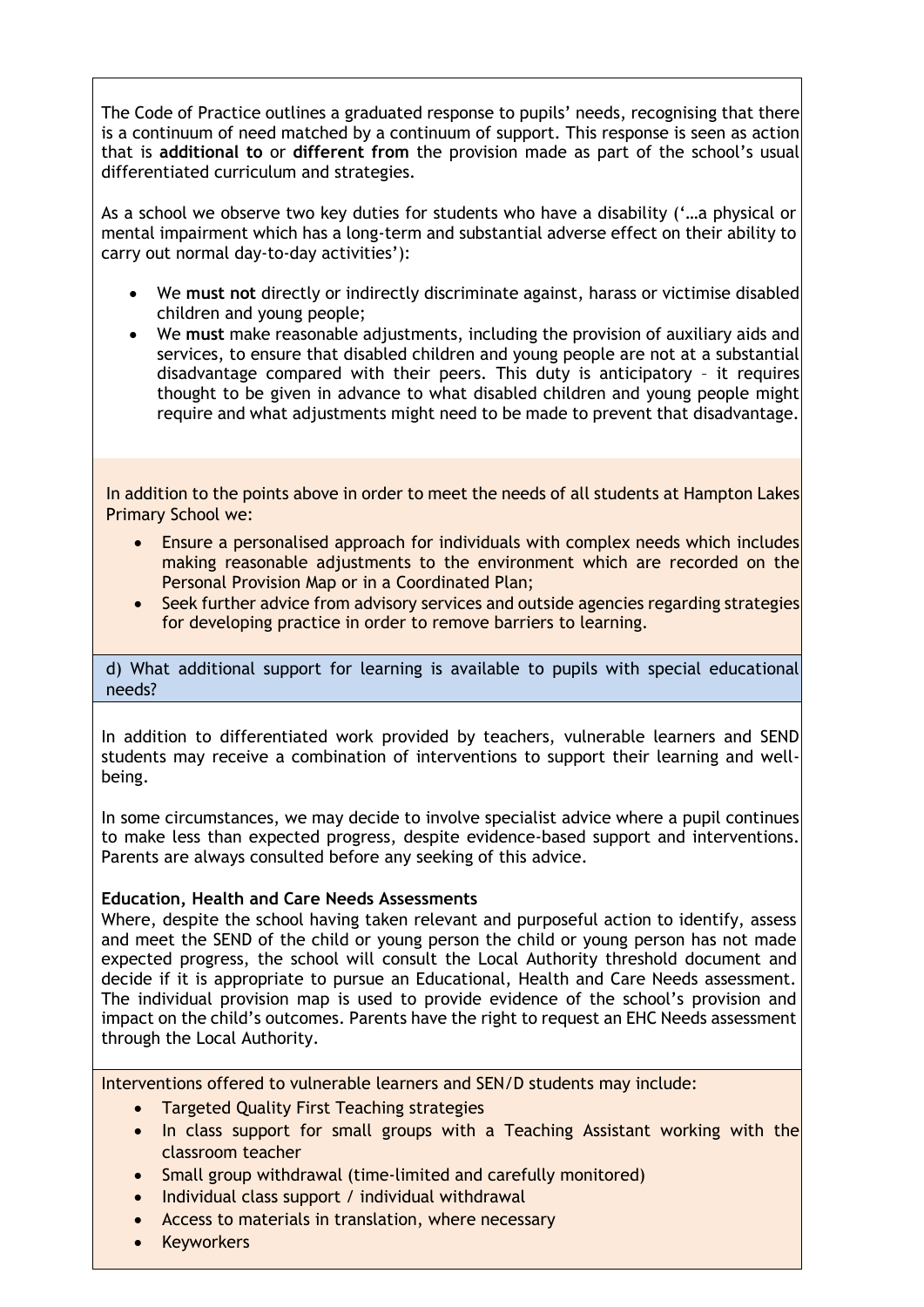- Key vocabulary and spelling
- Supported reading strategies
- Specialist differentiation of resources
- Social stories
- Therapeutic input
- Additional specialist time to devise interventions and means of measuring impact

Students will have additional support from specialist services when it is deemed necessary. This may include any of the following:

- Speech and Language Therapy
- Occupational Therapy
- ASD Outreach
- ADHD Outreach
- Physiotherapy
- Counselling
- CAMH
- Sensory Support
- Early Help Assessment (EHA)

e) How does the school enable pupils with special educational needs to engage in the activities of the school (including physical activities) together with children who do not have special educational needs?

Our school mission statement is, 'Live, Love and Learn' and the overarching values of the Hampton Academies Trust are "People and Learning". Our aim is to create an atmosphere of encouragement, acceptance, respect and understanding of individual needs, in which all pupils can maximise their potential.

As such we are a fully inclusive school and aim to include all students in the activities on offer. This includes opportunities for offsite activities and trips as well as those on offer through the curriculum and for enrichment.

This will be discussed with parents and students as and when it is necessary to do so and as with all aspects of the curriculum we will endeavour to make reasonable adjustments to include students. If appropriate, Pupil Premium will be used to support additional activities.

f) What support that is available for improving the emotional, mental and social development of pupils with special educational needs

The school recognises that pupils at school with medical conditions and mental health issues should be properly supported so that they have full access to education, including school trips and physical education.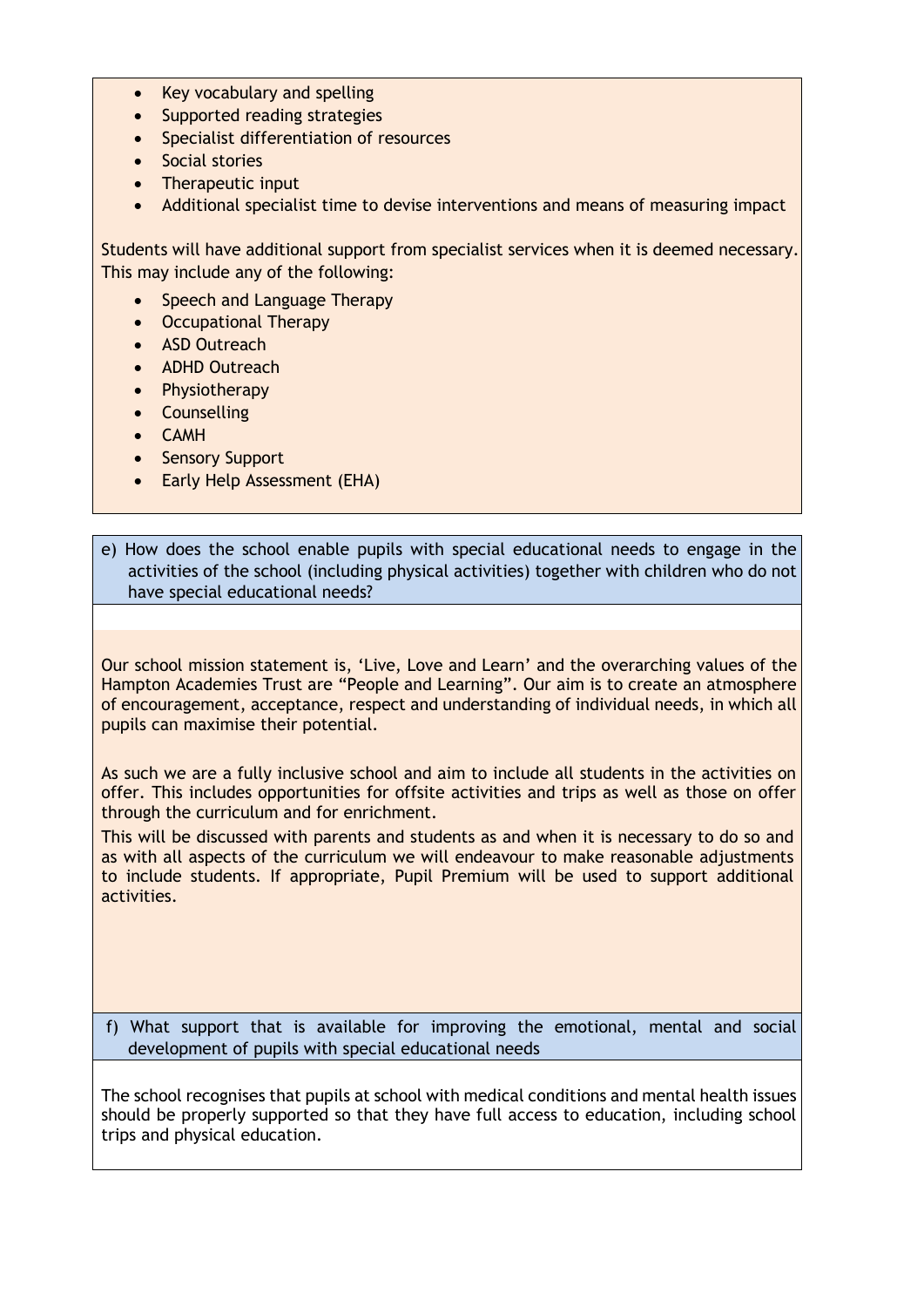We ensure that all students are supported by monitoring:

- The impact of SEND provision on the progress, attainment and well-being of SEND pupils
- Attendance and exclusion data for SEND pupils
- The environment for children and young people and recognise that the well-being of all children and young people includes physical, mental and emotional well-being as well as protection from abuse
- Children's experience of social and emotional difficulties
- Other events such as bereavement and bullying which can lead to learning and/or mental health difficulties
- Pupils displaying disruptive or withdrawn behaviours to determine any underlying learning, communication or mental health difficulties
- Provision for social, emotional and mental health and ensure additional pastoral support for those pupils identified with associated difficulties
- SEND, anti-bullying and behaviour policies
- Feedback from all pupils, including pupils with SEND, e.g. pupil voice
- Pupil forums, school councils, pupil feedback processes
- When to seek further advice from advisory services and outside agencies about removing barriers to learning linked to emotional, mental and social development
- Use of the Early Help Pathway and where appropriate use this pathway to access further advice and support

## 4 What are the names and contact details of the SEND co-ordinators?

Katie Steel Hampton Lakes Primary School Waterhouse Way Hampton Gardens PE7 8SJ

01733 246826

ksteel@hamptonlakesprimary.org.uk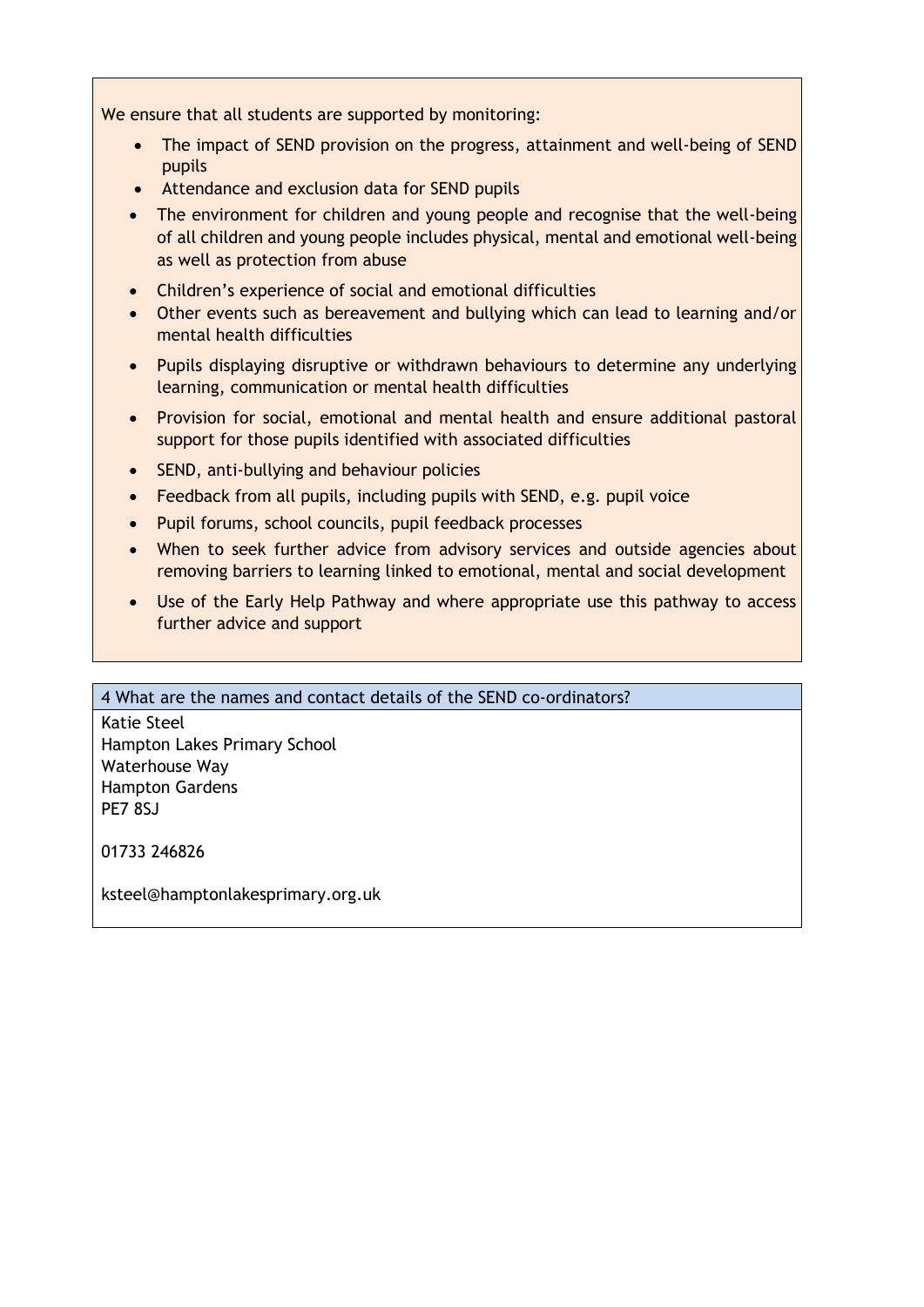5 What training do staff have in relation to children and young people with special educational needs?

Katie Steel has completed the NASENCO award and is awaiting accreditation. Head of School Zoe Trigg is also an accredited SENCO

All staff have training where appropriate on SEND in relation to specific needs in the four areas of:

- Cognition and Learning
- Communication and Interaction
- Social, Emotional and Mental Health
- Physical and Sensory

The training is delivered in relation to the needs prevalent in the school or specific to the needs of individual students. A record of whole-staff training is maintained by the Head of School

The Teaching Assistants work within teams to support the specific needs of pupils, in the EYFS and Y1 this will be predominantly the developmental delay of children and Speech and Language

As an inclusive school we:

- Distribute information to Staff through One Page Profiles, Provision Maps, reports, Coordinated Plans and EHC Plans.
- Use our best endeavours to secure the special educational provision called for by the child's or young person's needs.
- Adhere to the principle that 'All teachers are teachers of children with special educational needs'

6 How are parents of children with special educational needs consulted with?

We strive to work with pupils and their families to meet and agree on their SEND needs and the necessary provision.

Parents may be contacted by class teachers, Key Workers and the SENCO to ensure they are kept up to date with their child's progress and welfare. There are at least termly meetings or phone reviews to review progress and evaluate provision.

We hold coffee mornings for SEND parents to meet and share experiences.

- We have an open door policy and as such invite parents to keep in regular contact with staff with regards to the progress of their children.
- Parents are regarded as an integral part of the process of identifying need, deciding on provision and reviewing progress.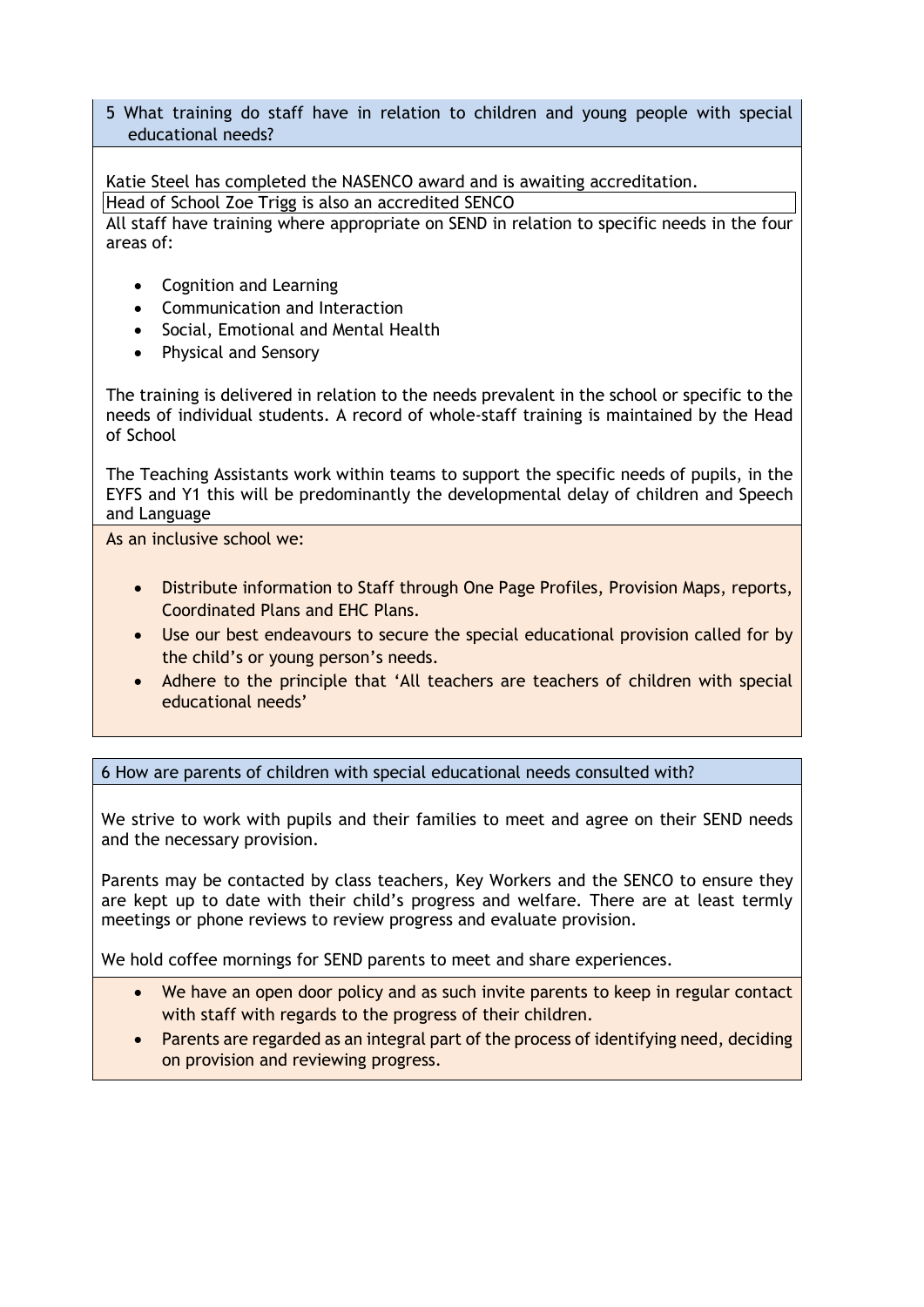7 What are the arrangements for consulting young people with special educational needs about, and involving them in, their education?

All children are encouraged to articulate what they feel they can do well, what they would like to be better at and how adults can help them. In this first year our children will be four and five and as such will be supported through the medium of photographs and work samples in their learning journey. There will be a shared responsibility of children, parents and staff to consult on what is felt the arrangements should be.

- Person centred planning tools are used to facilitate clear outcomes and strategies.
- Children will be included in aspects of the planning and reviewing of their provision for their SEND as appropriate.
- 8 What arrangements are in place relating to the treatment of complaints from parents of pupils with special educational needs concerning the provision made at the school?

If parents have concerns relating to the provision for children with SEND or EAL, they should firstly raise them with the class teacher, then the SENCO or the Head of School. If they are not satisfied, parents should refer their concerns to the Executive Headteacher. In the case of an unresolved complaint, the issue should be taken through the general Governors' complaints procedure

9 What other support services are there for the parents of pupils with special educational needs?

Peterborough City Council have also produced a Local Offer to support parents to make informed choices and to signpost them to different services.

[https://www.peterborough.gov.uk/residents/special-educational-needs/local](https://www.peterborough.gov.uk/residents/special-educational-needs/local-offer/what-is-the-local-offer/)[offer/what-is-thelocal-offer/](https://www.peterborough.gov.uk/residents/special-educational-needs/local-offer/what-is-the-local-offer/)

Family Voice are an organisation that can also provide support and assistance for families with children who have additional needs. The link is available here: [http://www.familyvoice.info](http://www.familyvoice.info/) The Local Authority employs a Parent Partnership Officer, Marion Deeley, to offer impartial advice, advocacy and information to parents about the SEND process and their rights (contact details: pps@peterborough.gov.uk or 01733 863979). The Parent Partnership Officer can also support parents to access Independent Supporters to help them through the EHC assessment process.